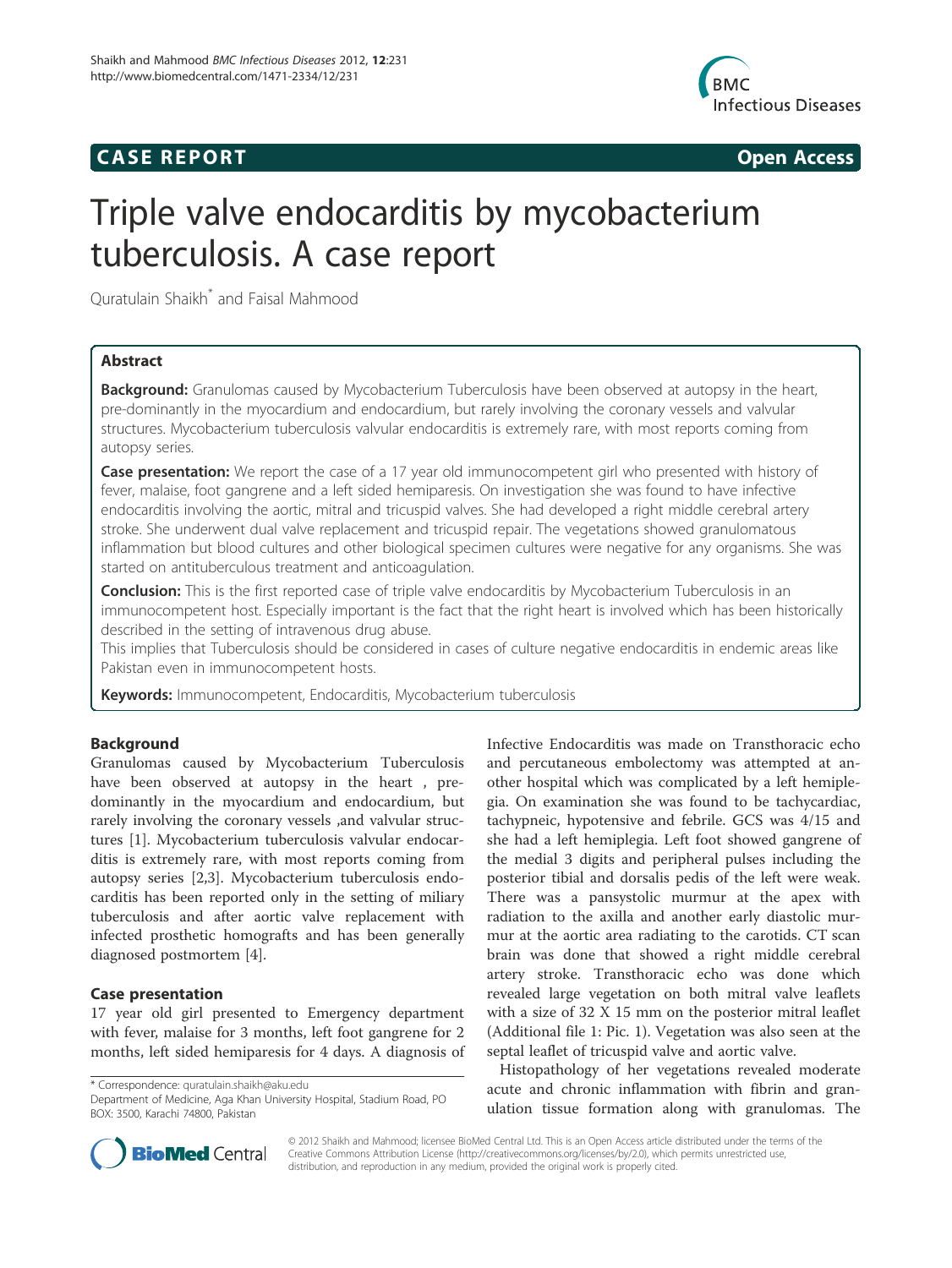mitral valve showed focal necrosis with calcification (Figures 1 and 2). The granulomas were composed of typical epitheloid cells and multinucleated giant cells. Cultures of the aortic valve for Acid Fast Bacilli were negative.

She underwent dual valve replacement for mitral and aortic valves and the tricuspid valve was repaired surgically as it was anatomically intact (Additional file 1: Pics. 2, 3). She was weak on her left side and required regular physiotherapy. Antituberculous therapy was started with anticoagulation.

## Discussion/Conclusion

We report a case of infective endocarditis along with severe aortic regurgitation found to have Tuberculosis on histopathology of the vegetations. To the best of our knowledge this is the first report of Mycobacterium tuberculosis causing valvular endocarditis involving multiple valves in an immunocompetent patient.

Cardiac tuberculosis was recognized and described by Laennec in 1826, assigning the heart as the 13th organ affected in order of frequency [5]. Valvular endocarditis caused by M. Tuberculosis is extremely rare, and is reported only in the context of miliary tuberculosis. Cope et al. reported a case of disseminated tuberculosis with echocardiographically documented aortic valvulitis which resolved on antituberculous therapy [6]. Three cases of right sided tuberculous endocarditis in human immunodeficiency virus (HIV) positive intravenous drug abusers with disseminated tuberculosis have been observed. Endocardial miliary tubercles, polypoidal tubercles that resemble myxoma, nodules on valves, and thrombi containing entrapped tubercle bacilli have been described histopathologically. There are no reports in the literature of valvular endocarditis due to Mycobacterium tuberculosis without miliary tuberculosis in an immunocompetent patient. Another recent case has been reported of an infant with intracardiac tuberculoma



Figure 1 Mitral Valve showing acute and chronic granulomatous inflammation.



in the background of miliary tuberculosis [7]. Valvular endocarditis due to Mycobacterium tuberculosis in immunocompetent hosts should be added to the list of potential manifestations of Mycobacterium tuberculosis infections. Our patient did not manifest any involvement of the myocardium or pericardium although tuberculous pericarditis is a commoner clinical entity in this part of the world, the reasons for which are unclear.

Soyer reported a case of aortic insufficiency treated surgically in which Mycobacterium tuberculosis was recovered from the valve, although no vegetations were present. Another recently reported case from our centre showed culture positive tuberculous endocarditis in a 30 year old immunocompetent host but involved the mitral valve only [8]. There are no cases in literature that report multivalvular involvement including involvement of the right heart in immunocompetent host by tuberculosis in the absence of disseminated disease.

### Consent

Written informed consent was obtained from the patient's brother for publication of this Case report and accompanying images. A copy of the written consent is available for review by the Editor-in-Chief of this journal. Verbal consent was taken from the patient but as she was not literate, she could not sign the document so a signed consent was taken from her next of kin which was the brother.

## Additional file

Additional file 1: Pic.1 Mitral and Aortic Valves showing Vegetations on Transthoracic Echocardiogram. Pic. 2 Patient on cardiopulmonary bypass Mitral Valve exposed via trans septal approach. Pic.3 Mitral, Aortic and Tricuspid valves exposed during surgery.

#### Abbreviations

GCS: Glasgow coma scale; CT: Computed tomography; HIV: Human immunodeficiency virus.